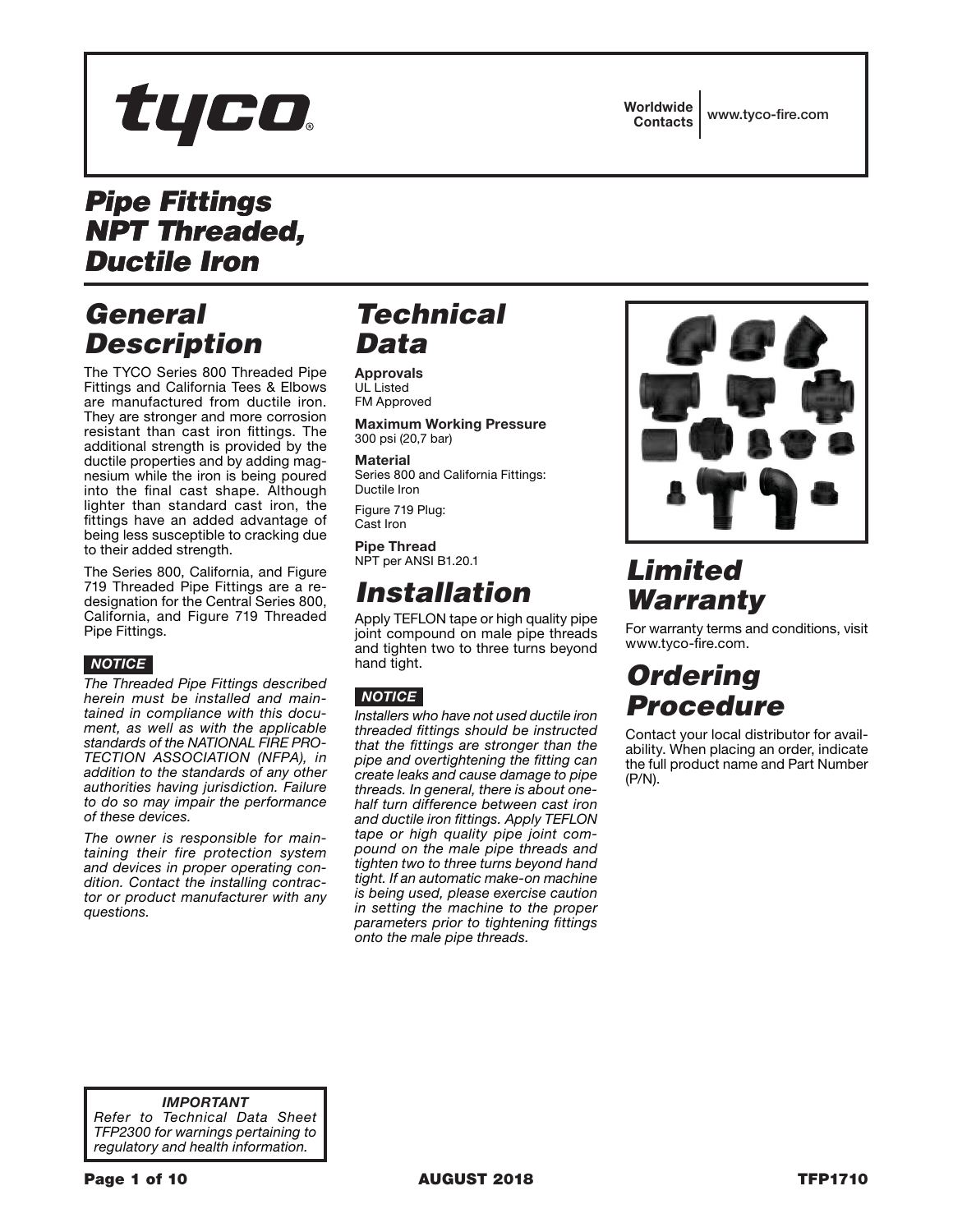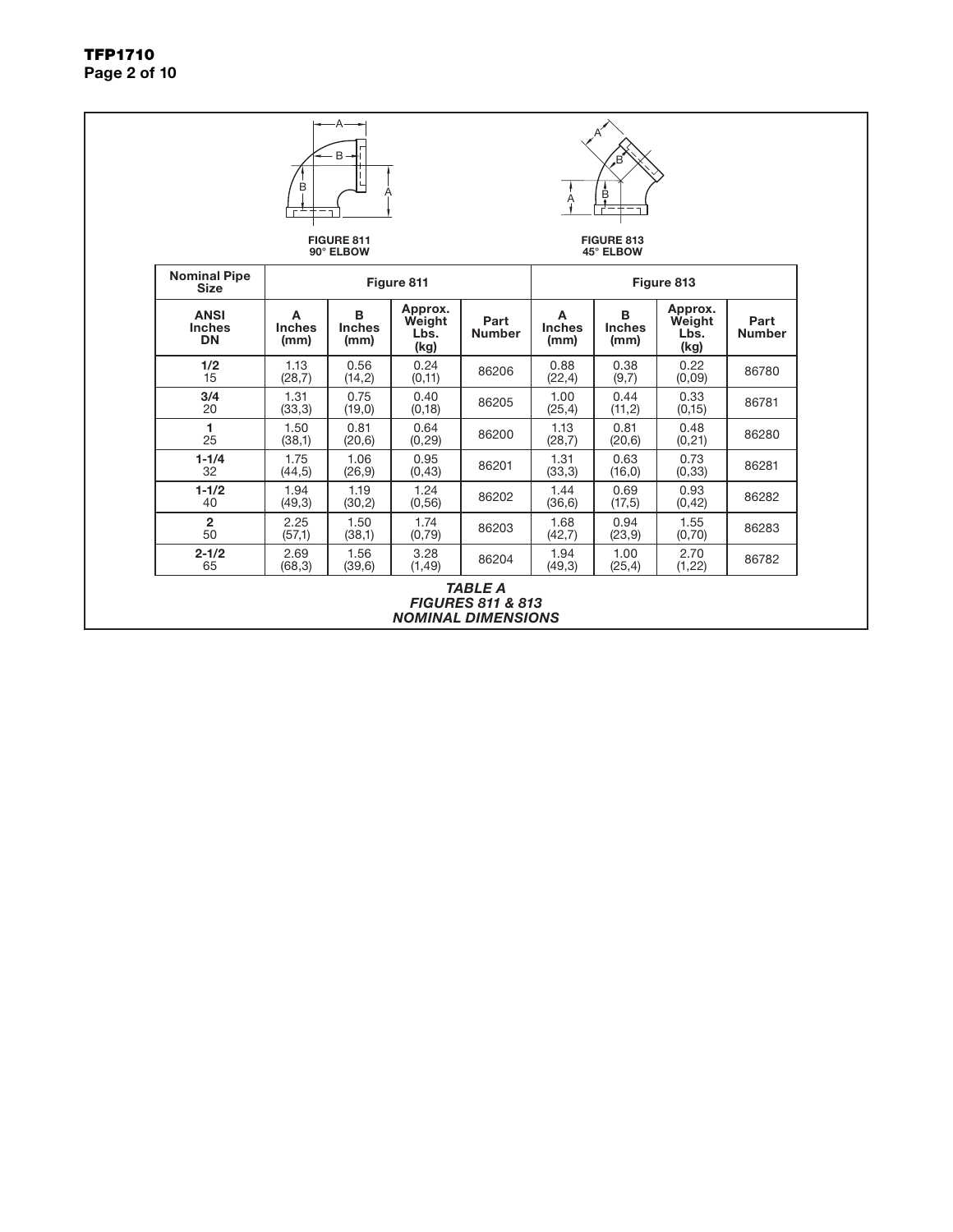

#### FIGURE 812 90° REDUCING ELBOW

| <b>Size</b><br><b>ANSI</b><br><b>Inches</b><br><b>DN</b> | A<br><b>Inches</b><br>(mm) | B<br><b>Inches</b><br>(mm) | C<br><b>Inches</b><br>(mm) | Figure 812<br>D<br><b>Inches</b><br>(mm) | Approx.<br>Weight<br>Lbs.<br>(kg) | Part<br><b>Number</b> |
|----------------------------------------------------------|----------------------------|----------------------------|----------------------------|------------------------------------------|-----------------------------------|-----------------------|
| $3/4 \times 1/2$                                         | 1.19                       | 1.19                       | 0.63                       | 0.63                                     | 0.33                              | 86342                 |
| $20 \times 15$                                           | (30,2)                     | (30,2)                     | (16, 0)                    | (16, 0)                                  | (0, 15)                           |                       |
| $1 \times 1/2$                                           | 1.25                       | 1.38                       | 0.56                       | 0.81                                     | 0.44                              | 86210                 |
| $25 \times 15$                                           | (31, 8)                    | (35,1)                     | (14,2)                     | (20,6)                                   | (0, 20)                           |                       |
| $1 \times 3/4$                                           | 1.38                       | 1.44                       | 0.69                       | 0.88                                     | 0.53                              | 86211                 |
| $25 \times 20$                                           | (35,1)                     | (36, 6)                    | (17,5)                     | (22, 4)                                  | (0, 24)                           |                       |
| $1-1/4 \times 1/2$                                       | 1.31                       | 1.50                       | 0.63                       | 0.94                                     | 0.64                              | 86212                 |
| $32 \times 15$                                           | (33,3)                     | (38,1)                     | (16, 0)                    | (23, 9)                                  | (0, 29)                           |                       |
| $1 - 1/4 \times 3/4$                                     | 1.44                       | 1.63                       | 0.75                       | 1.06                                     | 0.75                              | 86213                 |
| $32 \times 20$                                           | (36, 6)                    | (41, 4)                    | (19,0)                     | (26, 9)                                  | (0, 34)                           |                       |
| $1 - 1/4 \times 1$                                       | 1.56                       | 1.68                       | 0.88                       | 1.00                                     | 0.77                              | 86214                 |
| $32 \times 25$                                           | (39,6)                     | (42,7)                     | (22, 4)                    | (25, 4)                                  | (0, 35)                           |                       |
| $1-1/2 \times 3/4$                                       | 1.50                       | 1.75                       | 0.75                       | 1.19                                     | 0.95                              | 86221                 |
| $40 \times 20$                                           | (38,1)                     | (44, 4)                    | (19,0)                     | (30,2)                                   | (0, 43)                           |                       |
| $1 - 1/2 \times 1$                                       | 1.63                       | 1.81                       | 0.88                       | 1.13                                     | 0.99                              | 86215                 |
| $40 \times 25$                                           | (41, 4)                    | (46, 0)                    | (22, 4)                    | (28,7)                                   | (0, 45)                           |                       |
| $1-1/2 \times 1-1/4$                                     | 1.81                       | 1.88                       | 1.13                       | 1.19                                     | 1.14                              | 86216                 |
| $40 \times 32$                                           | (46, 0)                    | (47, 8)                    | (28,7)                     | (30,2)                                   | (0, 52)                           |                       |
| $2 \times 3/4$                                           | 1.63                       | 1.94                       | 0.88                       | 1.38                                     | 1.39                              | 86217                 |
| $50 \times 20$                                           | (41, 4)                    | (49,3)                     | (22, 4)                    | (35,1)                                   | (0,63)                            |                       |
| $2 \times 1$                                             | 1.75                       | 2.06                       | 2.00                       | 1.31                                     | 1.58                              | 86218                 |
| 50 x 25                                                  | (44, 4)                    | (52,3)                     | (50, 8)                    | (33,3)                                   | (0, 72)                           |                       |
| $2 \times 1 - 1/2$                                       | 2.00                       | 2.19                       | 1.25                       | 1.44                                     | 1.67                              | 86220                 |
| $50 \times 40$                                           | (50, 8)                    | (55, 6)                    | (31, 8)                    | (36, 6)                                  | (0,76)                            |                       |
| $2 - 1/2 \times 2$                                       | 2.38                       | 2.63                       | 1.25                       | 1.88                                     | 3.01                              | 86762                 |
| 65 x 50                                                  | (60, 5)                    | (66, 8)                    | (31,8)                     | (47, 8)                                  | (1, 36)                           |                       |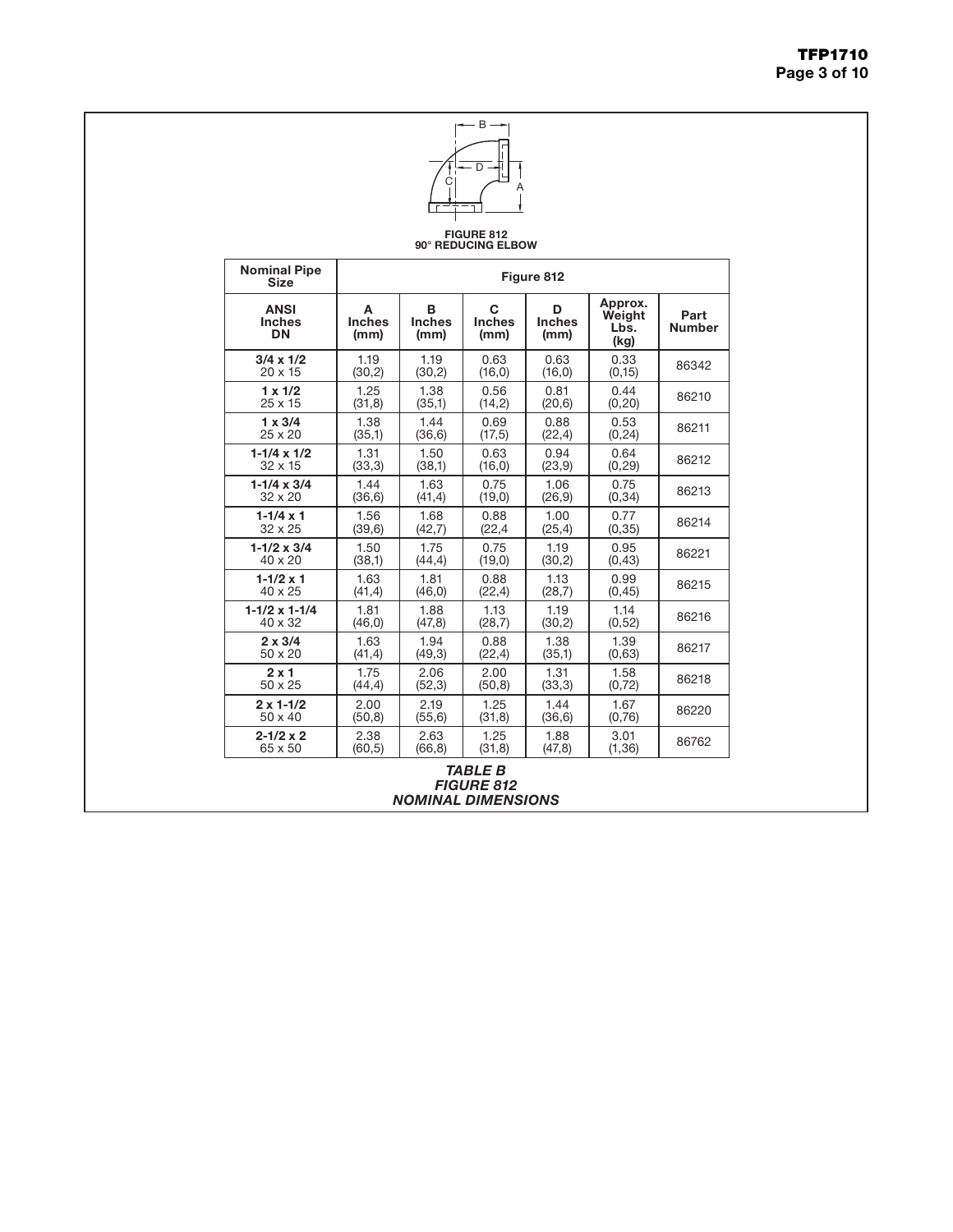TFP1710 Page 4 of 10

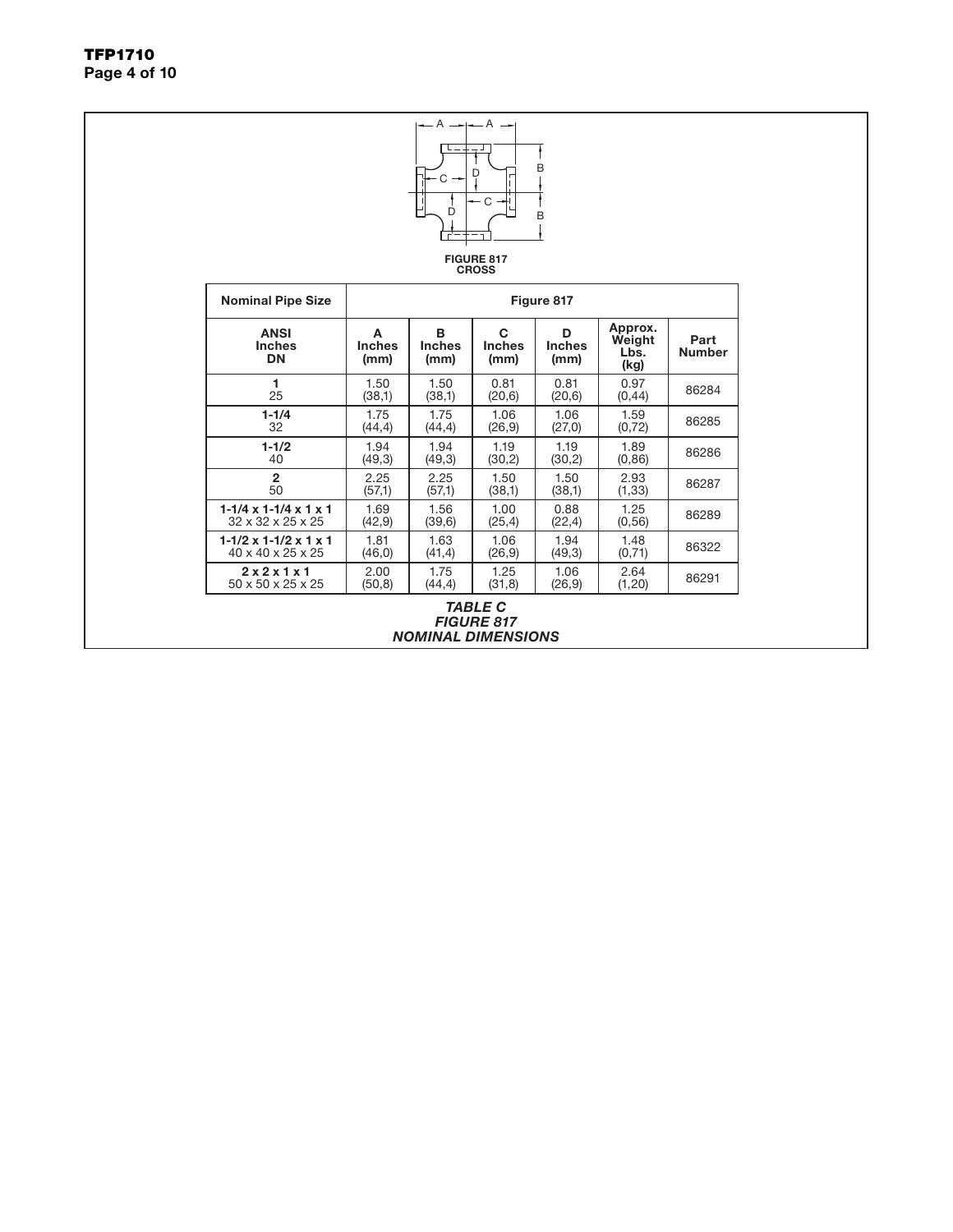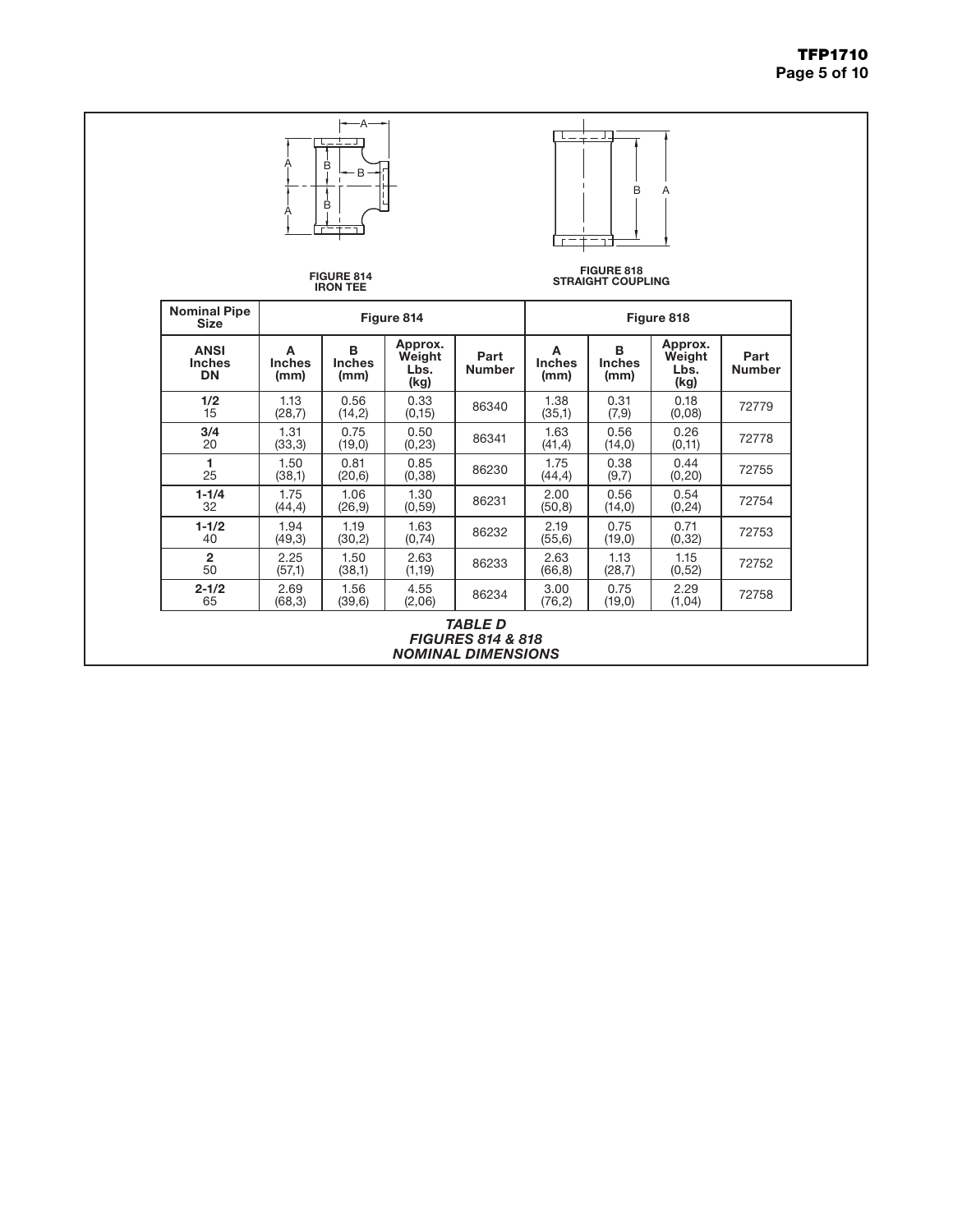Page 6 of 10



TFP1710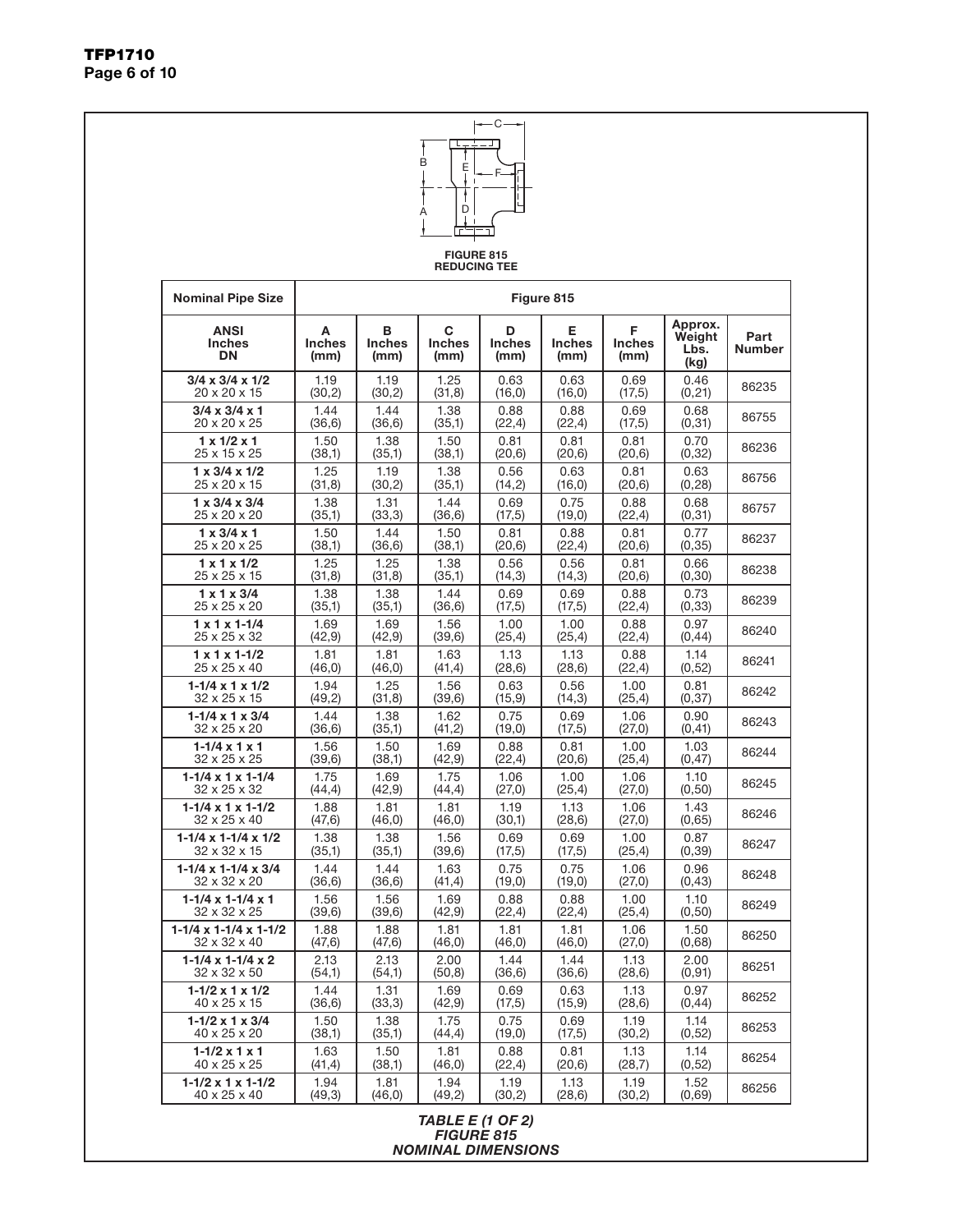

FIGURE 815 REDUCING TEE

| <b>Nominal Pipe Size</b>                  | Figure 815                 |                            |                            |                            |                            |                            |                                   |                       |  |  |
|-------------------------------------------|----------------------------|----------------------------|----------------------------|----------------------------|----------------------------|----------------------------|-----------------------------------|-----------------------|--|--|
| <b>ANSI</b><br><b>Inches</b><br><b>DN</b> | А<br><b>Inches</b><br>(mm) | В<br><b>Inches</b><br>(mm) | C<br><b>Inches</b><br>(mm) | D<br><b>Inches</b><br>(mm) | E<br><b>Inches</b><br>(mm) | F<br><b>Inches</b><br>(mm) | Approx.<br>Weight<br>Lbs.<br>(kg) | Part<br><b>Number</b> |  |  |
| $1-1/2 \times 1-1/4 \times 1/2$           | 1.44                       | 1.31                       | 1.69                       | 0.69                       | 0.63                       | 1.13                       | 1.03                              | 86257                 |  |  |
| 40 x 32 x 15                              | (36, 6)                    | (33,3)                     | (42, 9)                    | (17,5)                     | (16, 0)                    | (28,7)                     | (0, 47)                           |                       |  |  |
| $1-1/2 \times 1-1/4 \times 3/4$           | 1.50                       | 1.44                       | 1.75                       | 0.75                       | 0.75                       | 1.19                       | 1.10                              | 86258                 |  |  |
| 40 x 32 x 20                              | (38,1)                     | (36, 6)                    | (44,5)                     | (19, 0)                    | (19,0)                     | (30,1)                     | (0,50)                            |                       |  |  |
| $1 - 1/2 \times 1 - 1/4 \times 1$         | 1.63                       | 1.56                       | 1.81                       | 0.88                       | 0.88                       | 1.13                       | 1.31                              | 86259                 |  |  |
| 40 x 32 x 25                              | (41, 4)                    | (39,7)                     | (46, 0)                    | (22, 4)                    | (22, 4)                    | (28,7)                     | (0, 59)                           |                       |  |  |
| $1-1/2 \times 1-1/4 \times 2$             | 2.19                       | 2.13                       | 2.00                       | 1.44                       | 1.44                       | 1.25                       | 1.94                              | 86260                 |  |  |
| 40 x 32 x 50                              | (55, 6)                    | (54,1)                     | (50, 8)                    | (36, 6)                    | (36, 6)                    | (57,1)                     | (0,88)                            |                       |  |  |
| $1-1/2 \times 1-1/2 \times 1/2$           | 1.44                       | 1.44                       | 1.69                       | 0.69                       | 0.69                       | 1.13                       | 1.14                              | 86261                 |  |  |
| 40 x 40 x 15                              | (36, 6)                    | (36, 6)                    | (42, 9)                    | (17,5)                     | (17,5)                     | (28,7)                     | (0,52)                            |                       |  |  |
| $1-1/2 \times 1-1/2 \times 3/4$           | 1.50                       | 1.50                       | 1.75                       | 0.75                       | 0.75                       | 1.19                       | 1.23                              | 86262                 |  |  |
| 40 x 40 x 20                              | (38,1)                     | (38,1)                     | (44, 4)                    | (19, 0)                    | (19,0)                     | (30,1)                     | (0, 56)                           |                       |  |  |
| $1 - 1/2 \times 1 - 1/2 \times 1$         | 1.63                       | 1.63                       | 1.81                       | 0.88                       | 0.88                       | 1.13                       | 1.38                              | 86263                 |  |  |
| 40 x 40 x 25                              | (41,2)                     | (41,2)                     | (46, 0)                    | (22, 4)                    | (22, 4)                    | (28,7)                     | (0,62)                            |                       |  |  |
| $1-1/2 \times 1-1/2 \times 1-1/4$         | 1.81                       | 1.81                       | 1.88                       | 1.06                       | 1.06                       | 1.19                       | 1.50                              | 86264                 |  |  |
| 40 x 40 x 32                              | (46, 0)                    | (46, 0)                    | (47, 6)                    | (27,0)                     | (27,0)                     | (30,1)                     | (0,68)                            |                       |  |  |
| $1 - 1/2 \times 1 - 1/2 \times 2$         | 2.19                       | 2.19                       | 2.00                       | 1.44                       | 1.44                       | 1.25                       | 2.00                              | 86265                 |  |  |
| 40 x 40 x 50                              | (55, 5)                    | (55, 5)                    | (50,8)                     | (36, 6)                    | (36, 6)                    | (31,7)                     | (0, 91)                           |                       |  |  |
| 2x1x2                                     | 2.25                       | 2.00                       | 2.25                       | 1.50                       | 1.31                       | 1.50                       | 2.18                              | 86266                 |  |  |
| 50 x 25 x 50                              | (57,2)                     | (50, 8)                    | (57,2)                     | (38,1)                     | (33,3)                     | (38,1)                     | (0, 99)                           |                       |  |  |
| $2 \times 1 - 1/4 \times 2$               | 2.25                       | 2.13                       | 2.25                       | 1.50                       | 1.44                       | 1.50                       | 2.31                              | 86267                 |  |  |
| 50 x 32 x 50                              | (57,2)                     | (54,1)                     | (57,2)                     | (38,1)                     | (36, 6)                    | (38,1)                     | (1,05)                            |                       |  |  |
| $2 \times 1 - 1/2 \times 1/2$             | 1.50                       | 1.44                       | 1.88                       | 0.75                       | 0.69                       | 1.31                       | 1.50                              | 86268                 |  |  |
| 50 x 40 x 15                              | (38,1)                     | (36, 6)                    | (47, 8)                    | (19,0)                     | (17,5)                     | (33,3)                     | (0,68)                            |                       |  |  |
| $2 \times 1 - 1/2 \times 3/4$             | 1.63                       | 1.50                       | 1.94                       | 0.88                       | 0.75                       | 1.38                       | 1.61                              | 86269                 |  |  |
| 50 x 40 x 20                              | (41, 4)                    | (38,1)                     | (49,3)                     | (22, 4)                    | (19,0)                     | (35,0)                     | (0,73)                            |                       |  |  |
| $2 \times 1 - 1/2 \times 1$               | 1.75                       | 1.63                       | 2.00                       | 1.00                       | 0.88                       | 1.31                       | 1.65                              | 86270                 |  |  |
| 50 x 40 x 25                              | (44, 5)                    | (41, 4)                    | (50, 8)                    | (25, 4)                    | (22, 4)                    | (33,3)                     | (0,75)                            |                       |  |  |
| $2 \times 1 - 1/2 \times 1 - 1/2$         | 2.06                       | 1.94                       | 2.19                       | 1.31                       | 1.19                       | 1.44                       | 2.03                              | 86272                 |  |  |
| 50 x 40 x 40                              | (52, 4)                    | (49,2)                     | (55, 5)                    | (33,3)                     | (30,2)                     | (36, 6)                    | (0, 92)                           |                       |  |  |
| $2 \times 1 - 1/2 \times 2$               | 2.25                       | 2.19                       | 2.50                       | 1.50                       | 1.44                       | 1.50                       | 2.37                              | 86273                 |  |  |
| 50 x 40 x 50                              | (57,1)                     | (55, 5)                    | (63, 5)                    | (38,1)                     | (36, 6)                    | (38,1)                     | (1,07)                            |                       |  |  |
| $2 \times 2 \times 1/2$                   | 1.50                       | 1.50                       | 1.88                       | 0.75                       | 0.75                       | 1.31                       | 1.50                              | 86222                 |  |  |
| 50 x 50 x 15                              | (38,1)                     | (38,1)                     | (47, 8)                    | (19,0)                     | (19,0)                     | (33,3)                     | (0,68)                            |                       |  |  |
| $2 \times 2 \times 3/4$                   | 1.63                       | 1.63                       | 1.94                       | 0.88                       | 0.88                       | 1.38                       | 1.67                              | 86223                 |  |  |
| 50 x 50 x 20                              | (41,4)                     | (41, 4)                    | (49,3)                     | (22, 4)                    | (22, 4)                    | (35,0)                     | (0,76)                            |                       |  |  |
| 2x2x1                                     | 1.75                       | 1.75                       | 2.00                       | 1.00                       | 1.00                       | 1.31                       | 1.91                              | 86224                 |  |  |
| 50 x 50 x 25                              | (44, 5)                    | (44, 5)                    | (50, 8)                    | (25, 4)                    | (25, 4)                    | (33,3)                     | (0, 86)                           |                       |  |  |
| $2 \times 2 \times 1 - 1/4$               | 1.88                       | 1.88                       | 2.13                       | 1.13                       | 1.13                       | 1.44                       | 2.05                              | 86225                 |  |  |
| 50 x 50 x 32                              | (47, 8)                    | (47, 8)                    | (54,1)                     | (28,7)                     | (28,7)                     | (36, 6)                    | (0, 93)                           |                       |  |  |
| $2 \times 2 \times 1 - 1/2$               | 2.00                       | 2.00                       | 2.19                       | 1.25                       | 1.25                       | 1.50                       | 2.11                              | 86226                 |  |  |
| 50 x 50 x 40                              | (50, 8)                    | (50, 8)                    | (55, 6)                    | (31, 8)                    | (31, 8)                    | (38,1)                     | (0, 96)                           |                       |  |  |
| $2 \times 2 \times 2 - 1/2$               | 2.63                       | 2.63                       | 2.38                       | 1.75                       | 1.88                       | 1.44                       | 3.67                              | 86227                 |  |  |
| 50 x 50 x 65                              | (66, 8)                    | (66, 8)                    | (60,5)                     | (44,5)                     | (47, 8)                    | (36, 6)                    | (1,66)                            |                       |  |  |
| $2 - 1/2 \times 2 \times 3/4$             | 1.75                       | 1.63                       | 2.31                       | 0.63                       | 0.88                       | 1.75                       | 2.22                              | 86274                 |  |  |
| 65 x 50 x 20                              | (44,5)                     | (41, 4)                    | (58,7)                     | (15, 9)                    | (22, 4)                    | (44,5)                     | (1,01)                            |                       |  |  |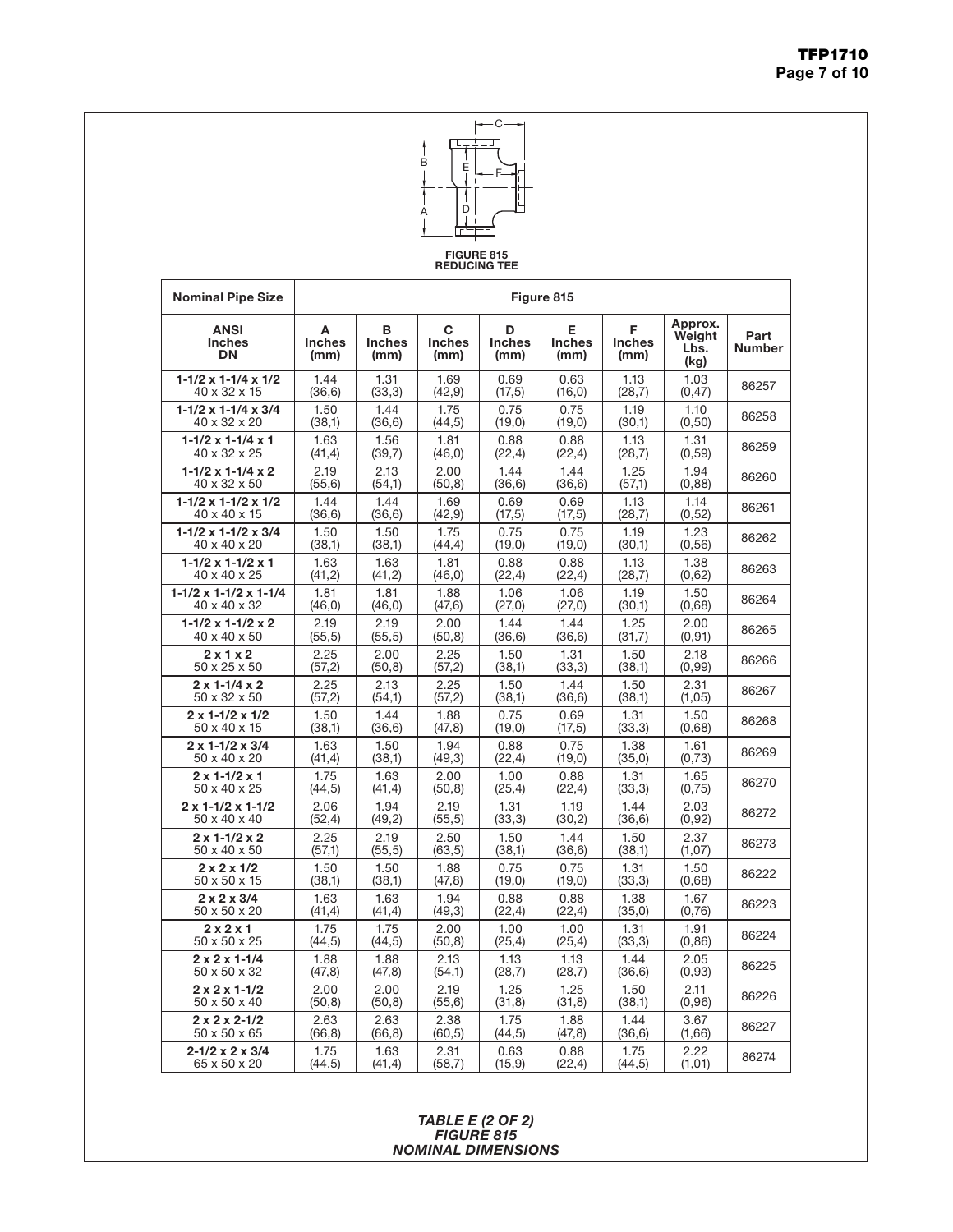TFP1710 Page 8 of 10

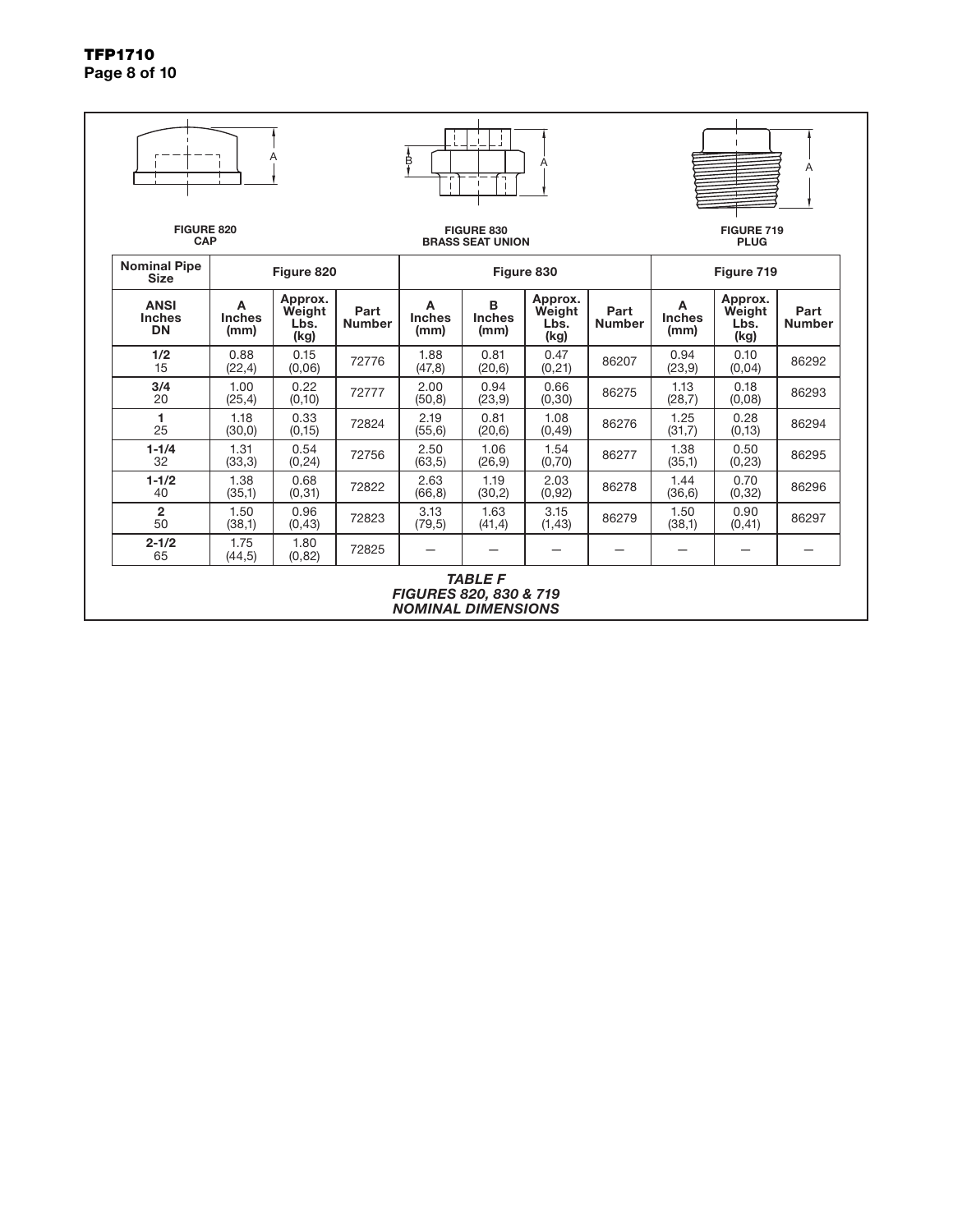